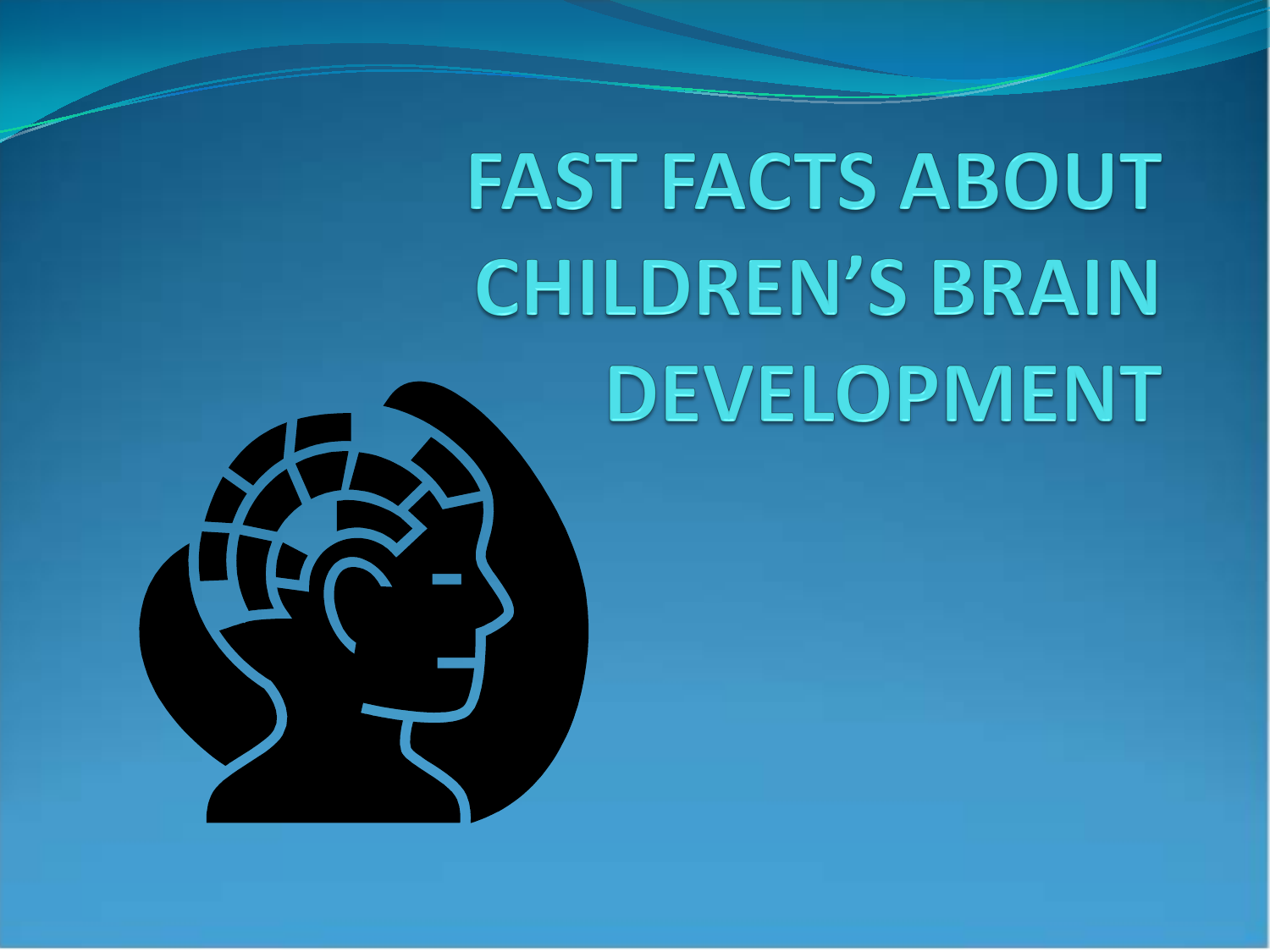60% of all the energy a baby expends is concentrated in the brain.

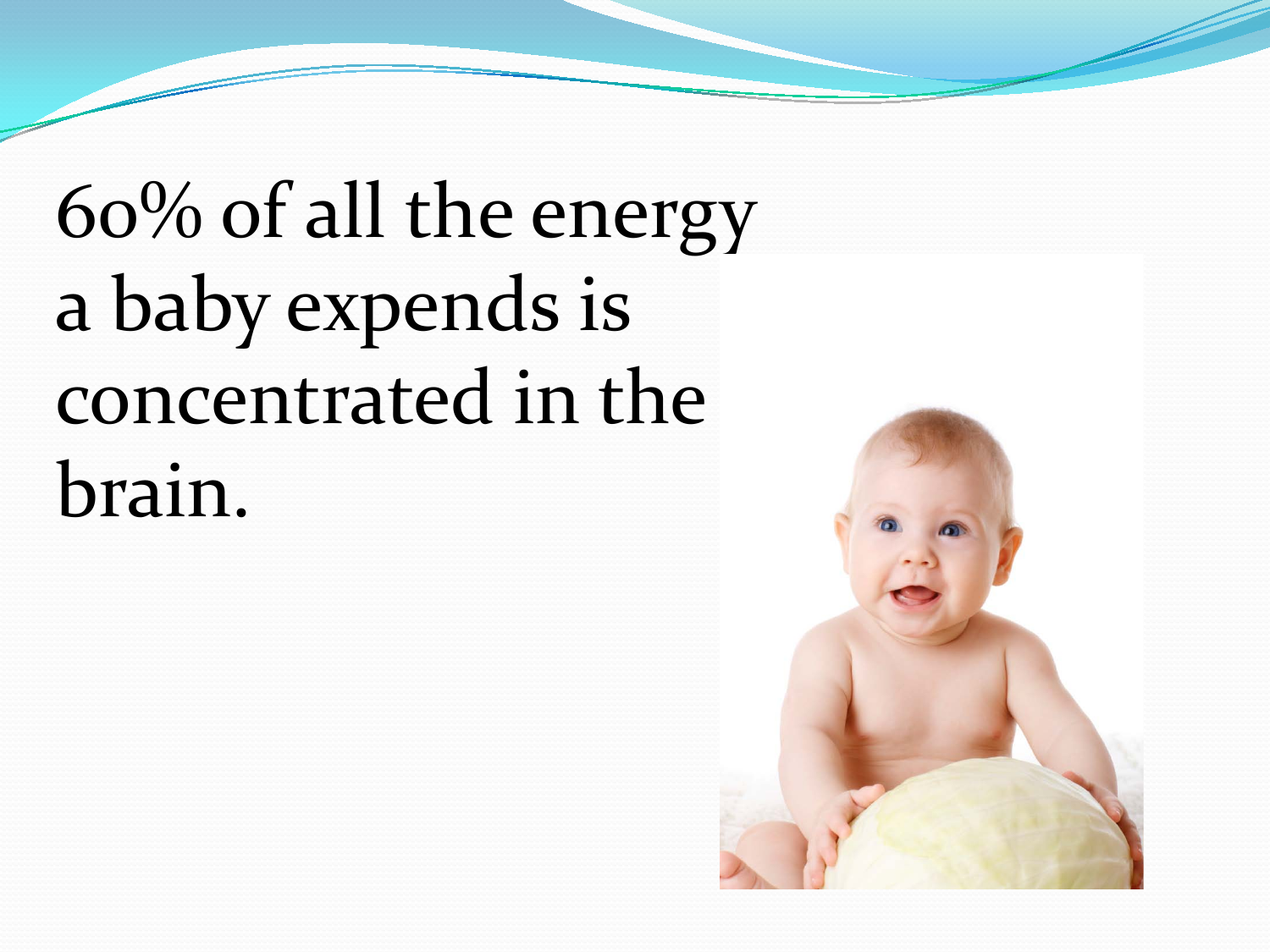The birth-to-three period is the fastest rate of brain development across the entire human life span.

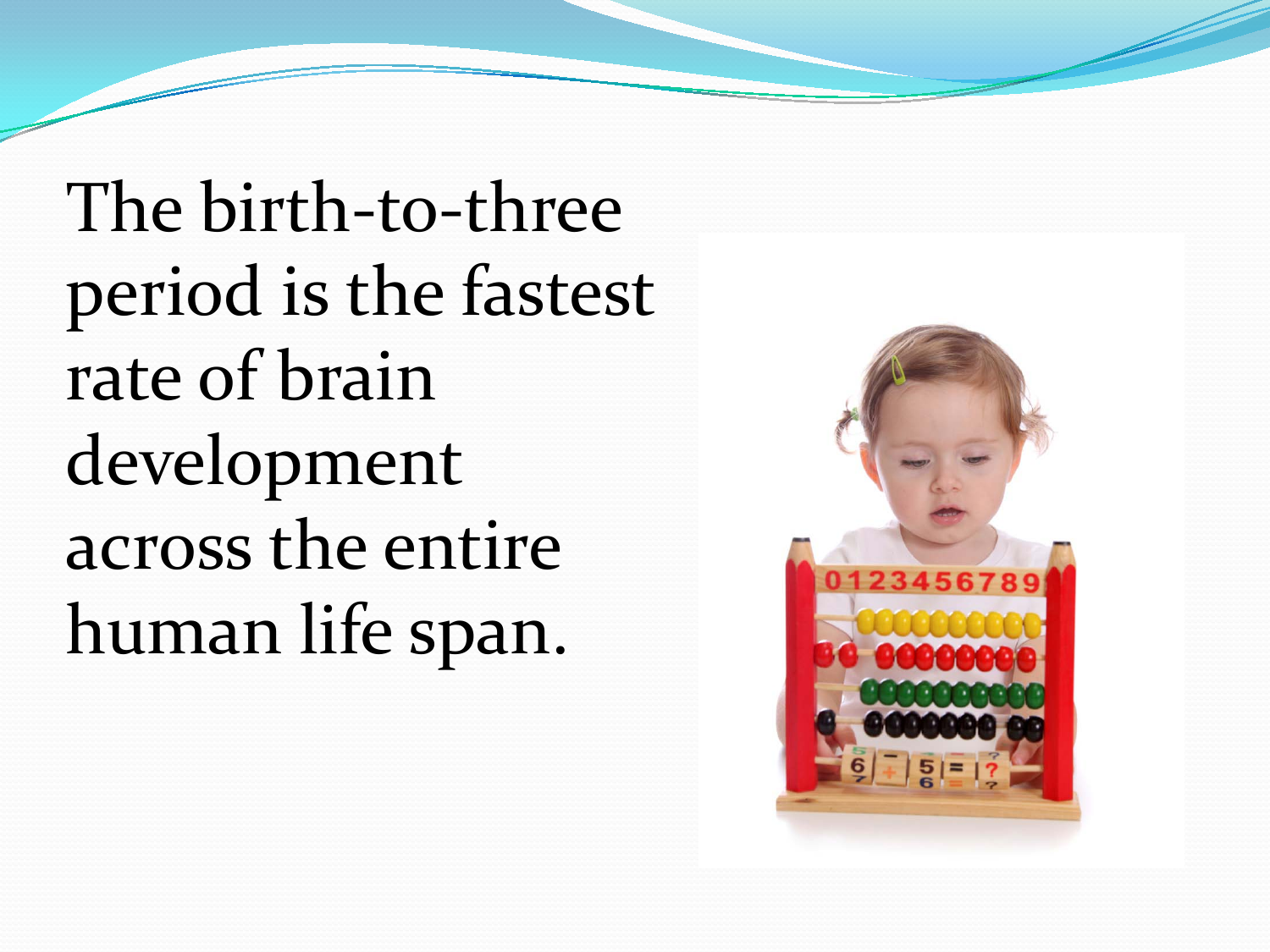Babies whose parents frequently talk to them know 300 more words by age 2 than babies whose parents rarely speak to them.

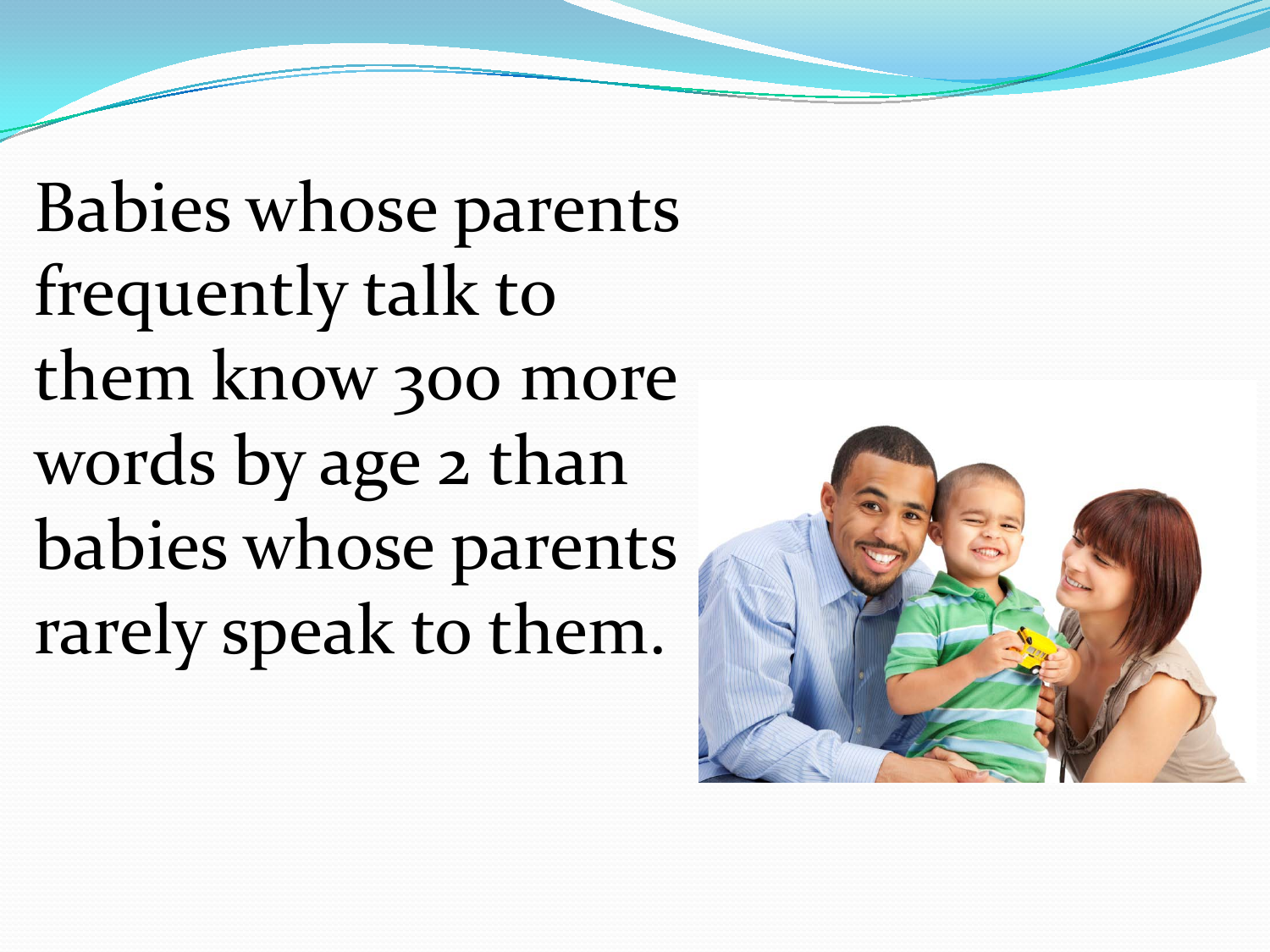Social interaction enhances the speed and accuracy of learning at all ages.

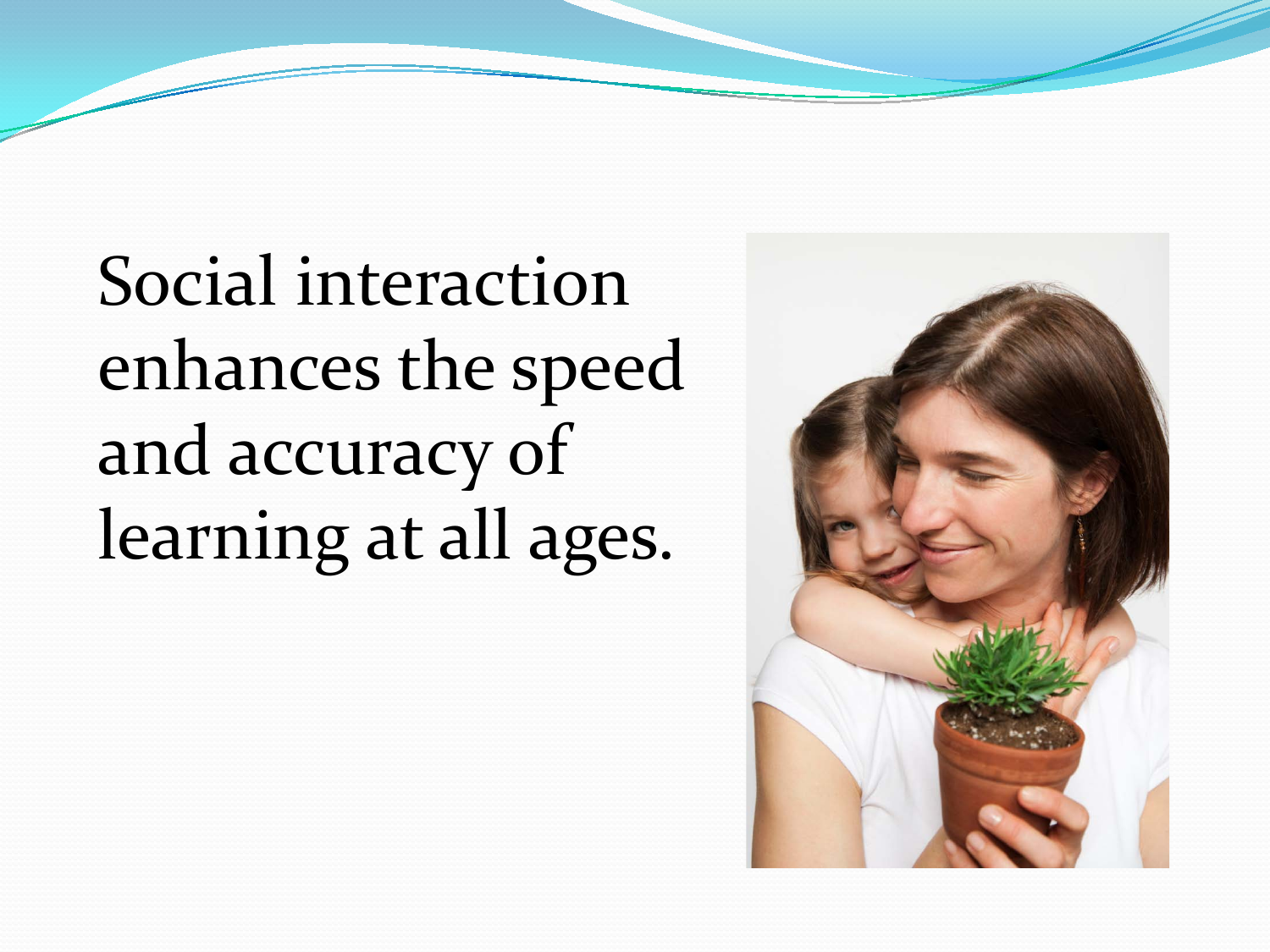ALL caregivers who are a part of a child's life impact his/her brain development.

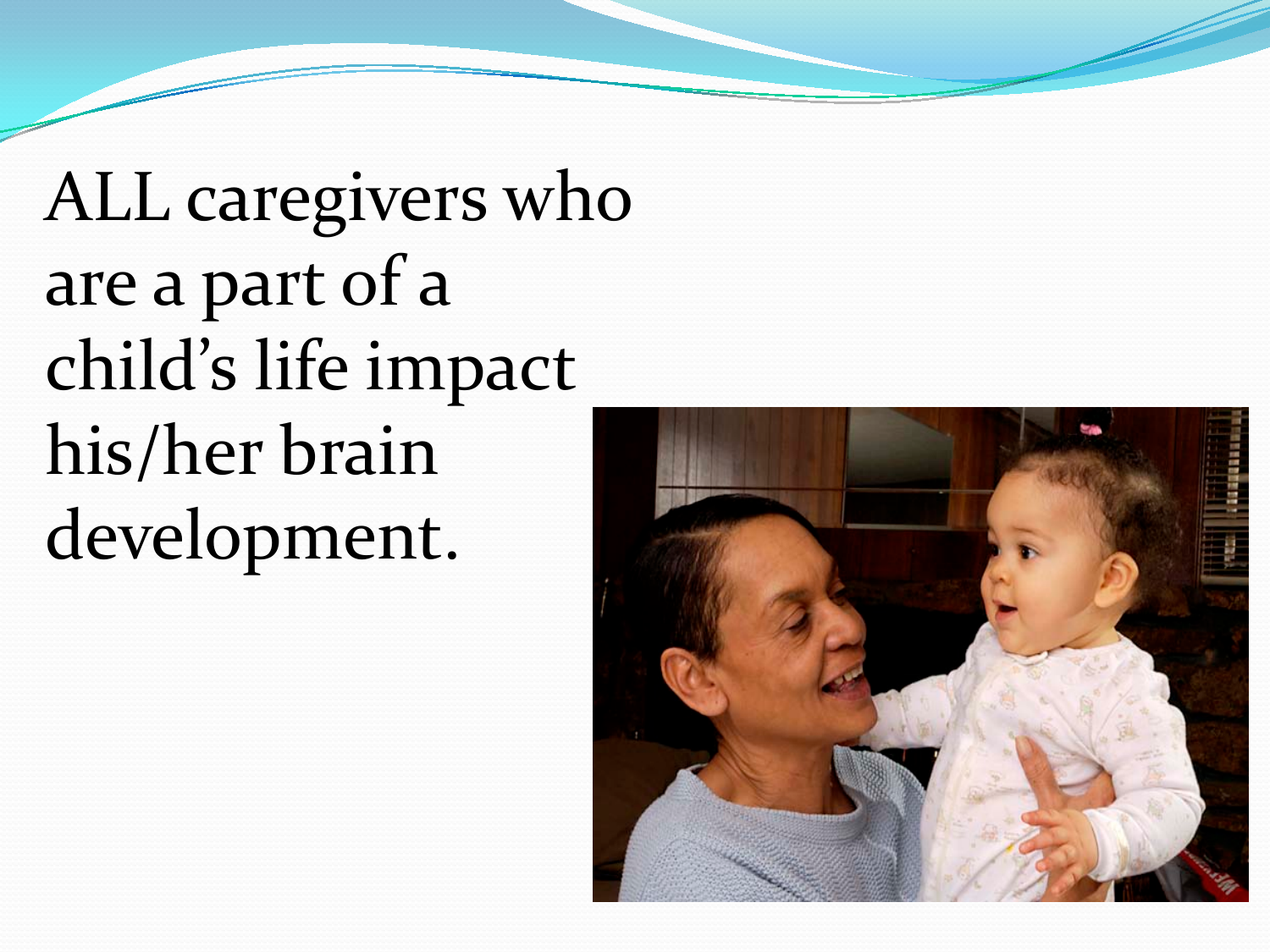A strong parent-child bond in early childhood prepares children to better handle stress throughout life.

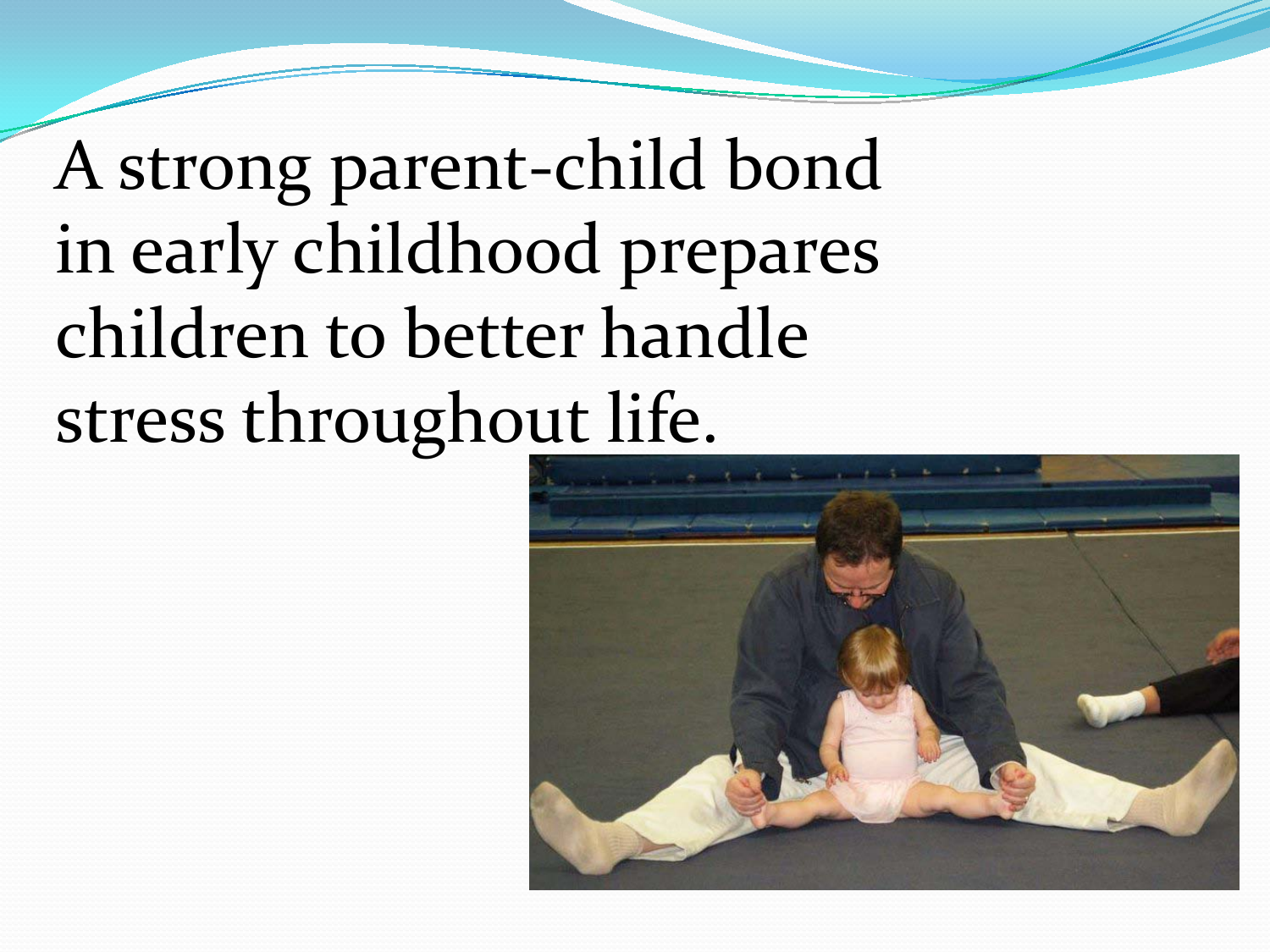Babies learn what is important to pay attention to by following the eye gaze of adults.

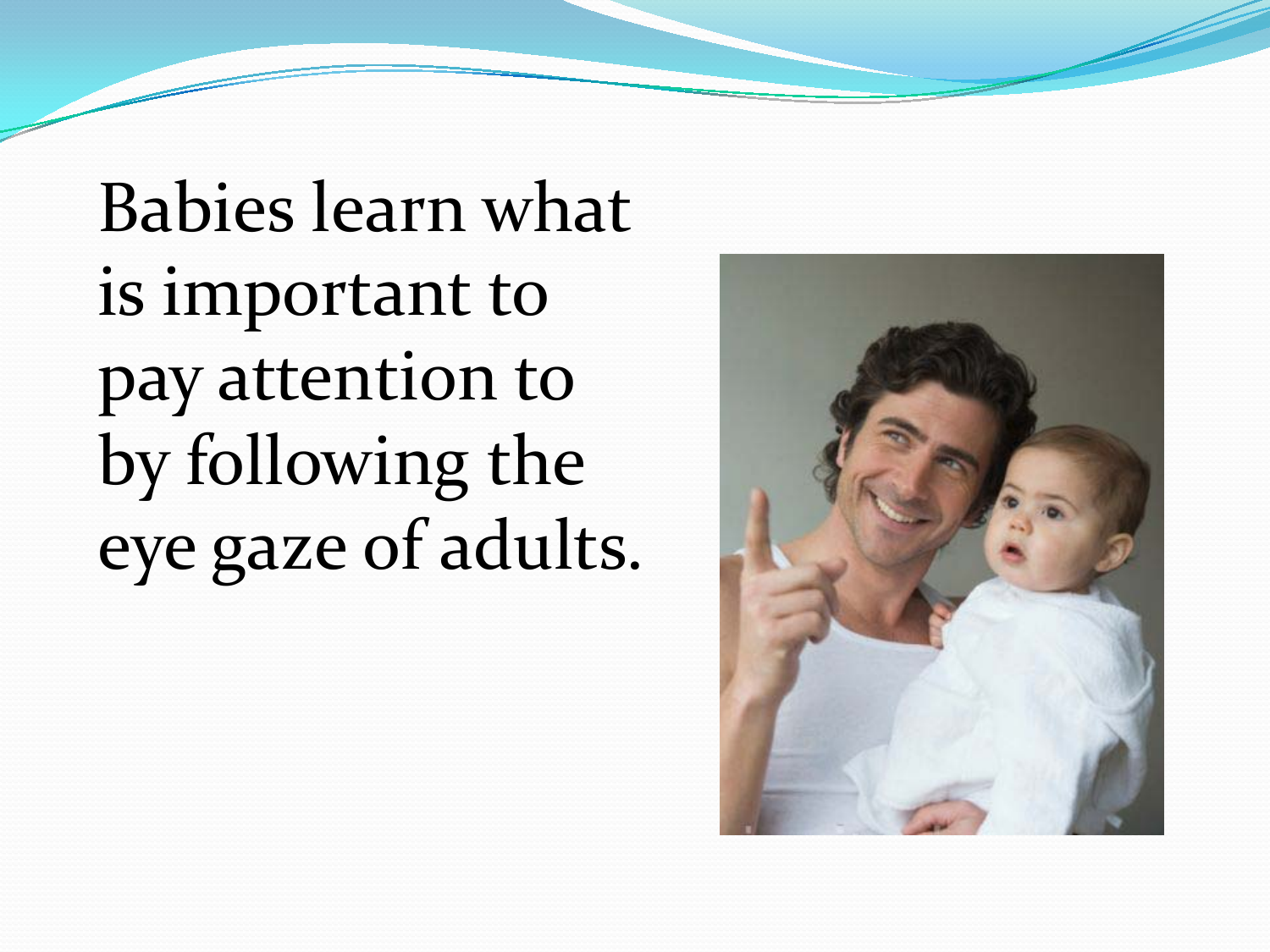Humans are born with the ability to learn any language.

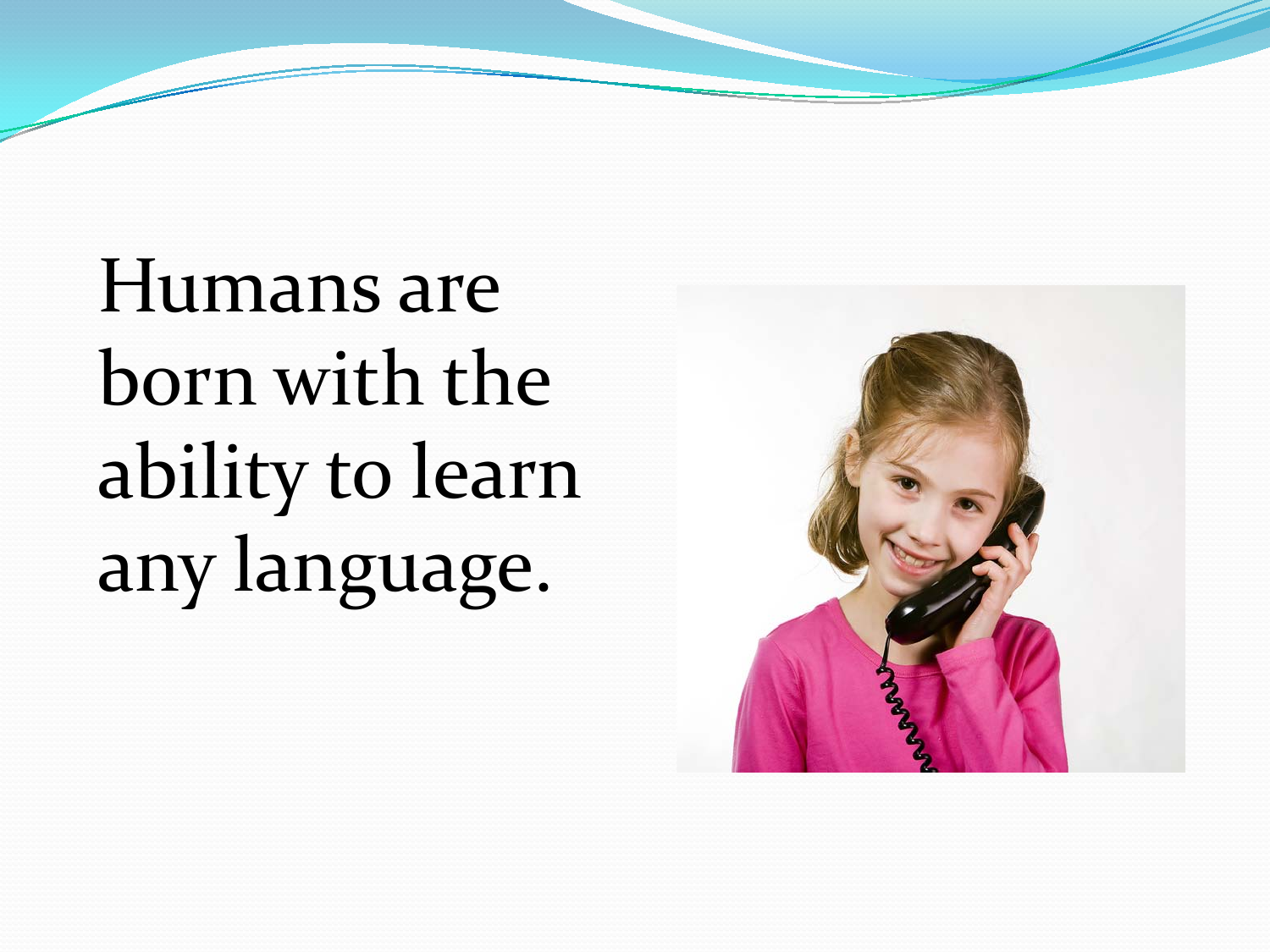Learning more than one language improves cognitive development.

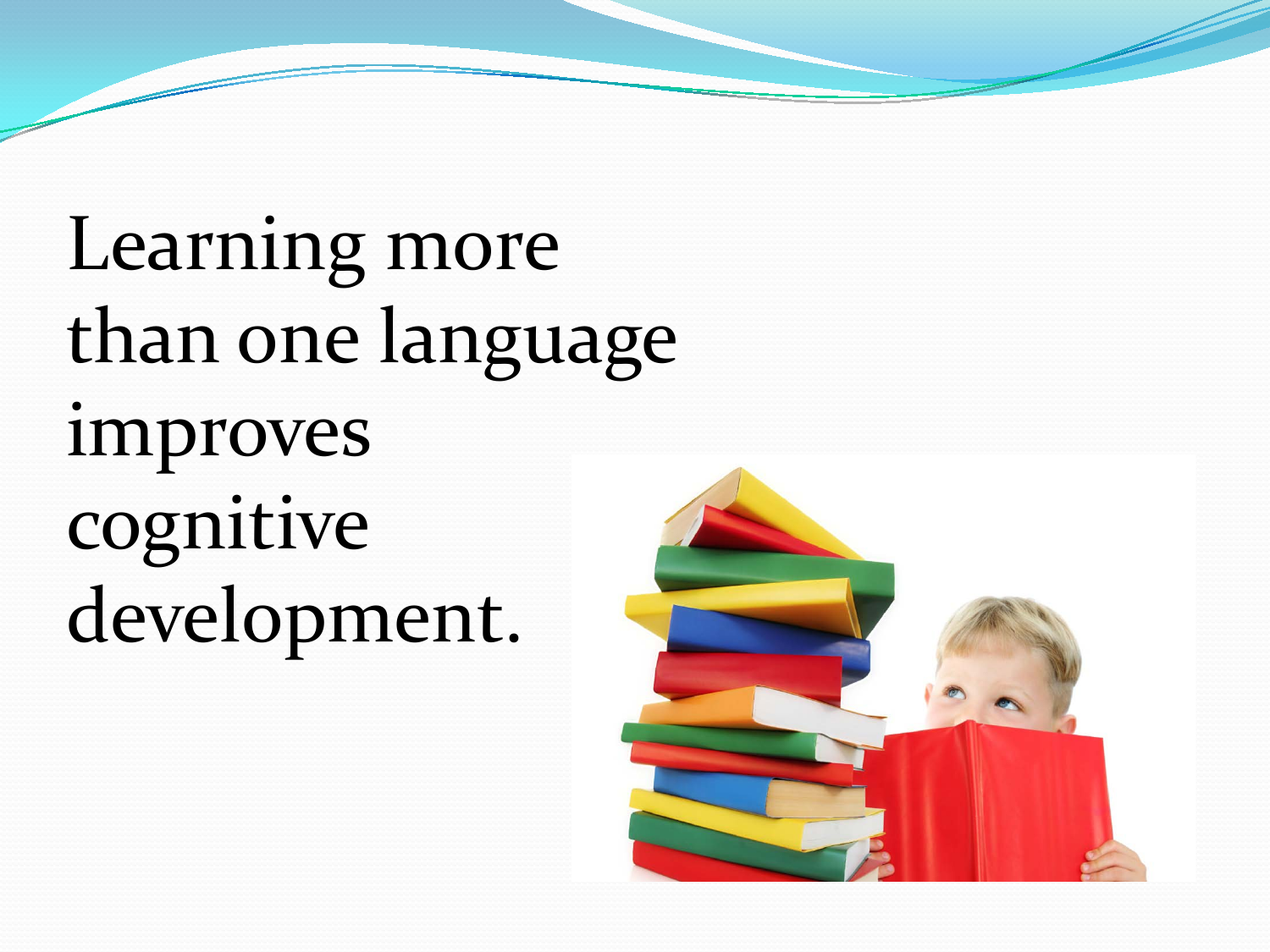Children do not need special toys or videos to stimulate their brain development.

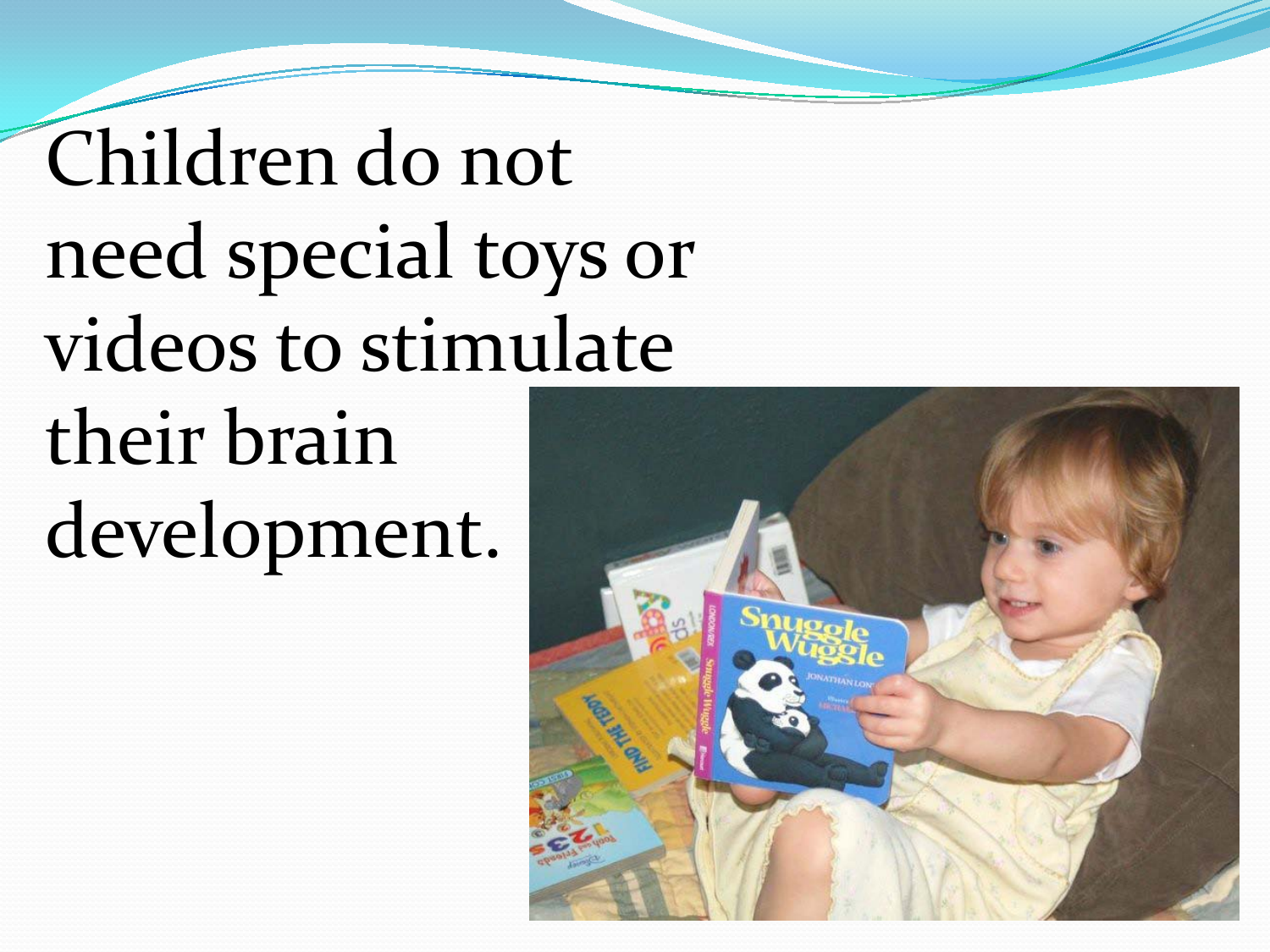Babies use the facial expressions of adults to decide how they feel.

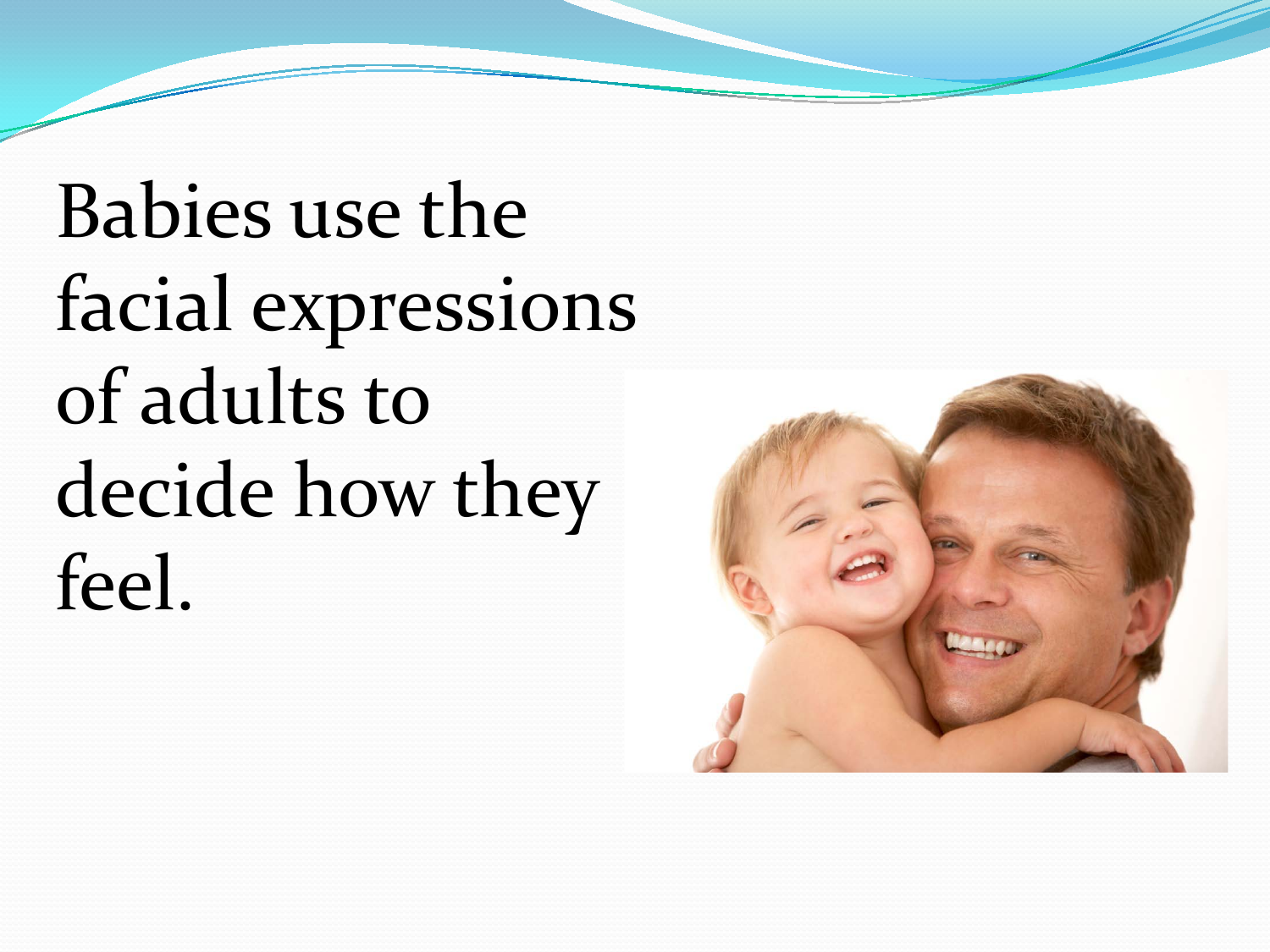Holding and stroking an infant stimulates the brain to release important hormones that allow him to grow.

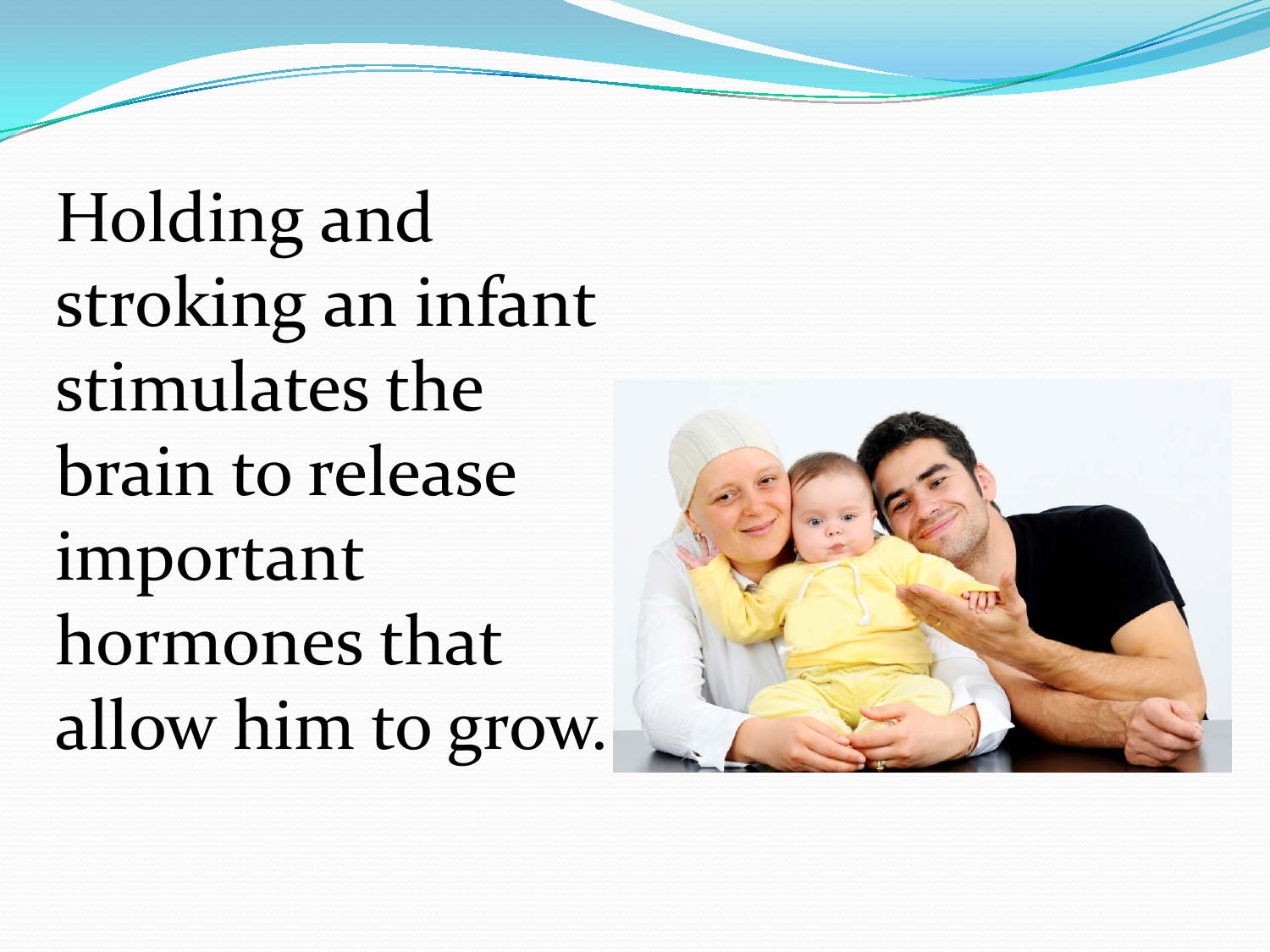If babies' bodies grew at the same rapid pace as their brains, they would weigh 170 pounds by one month of age.

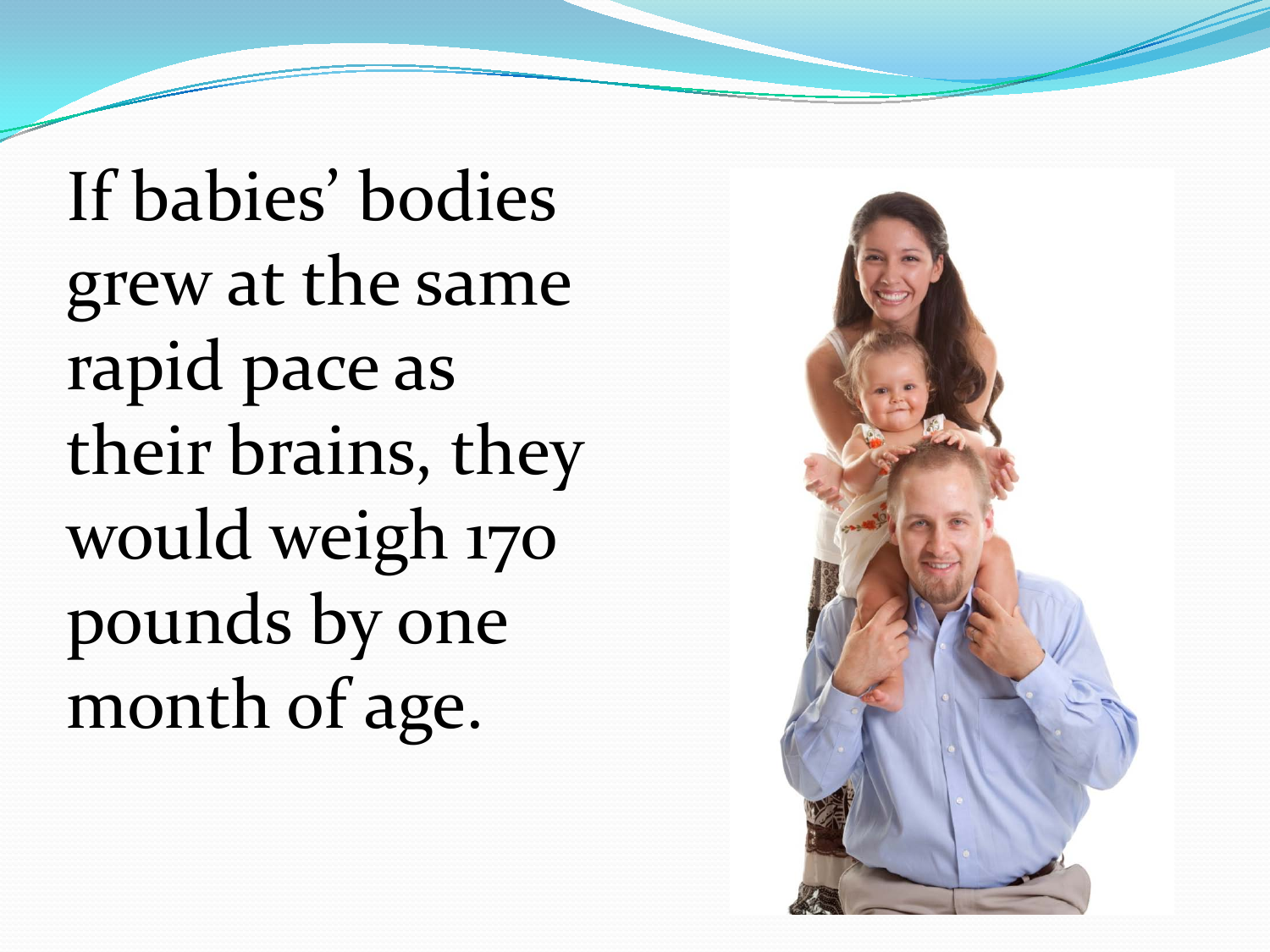Reading aloud to children helps stimulate brain development, yet only 50% of infants and toddlers are routinely read to by their parents.

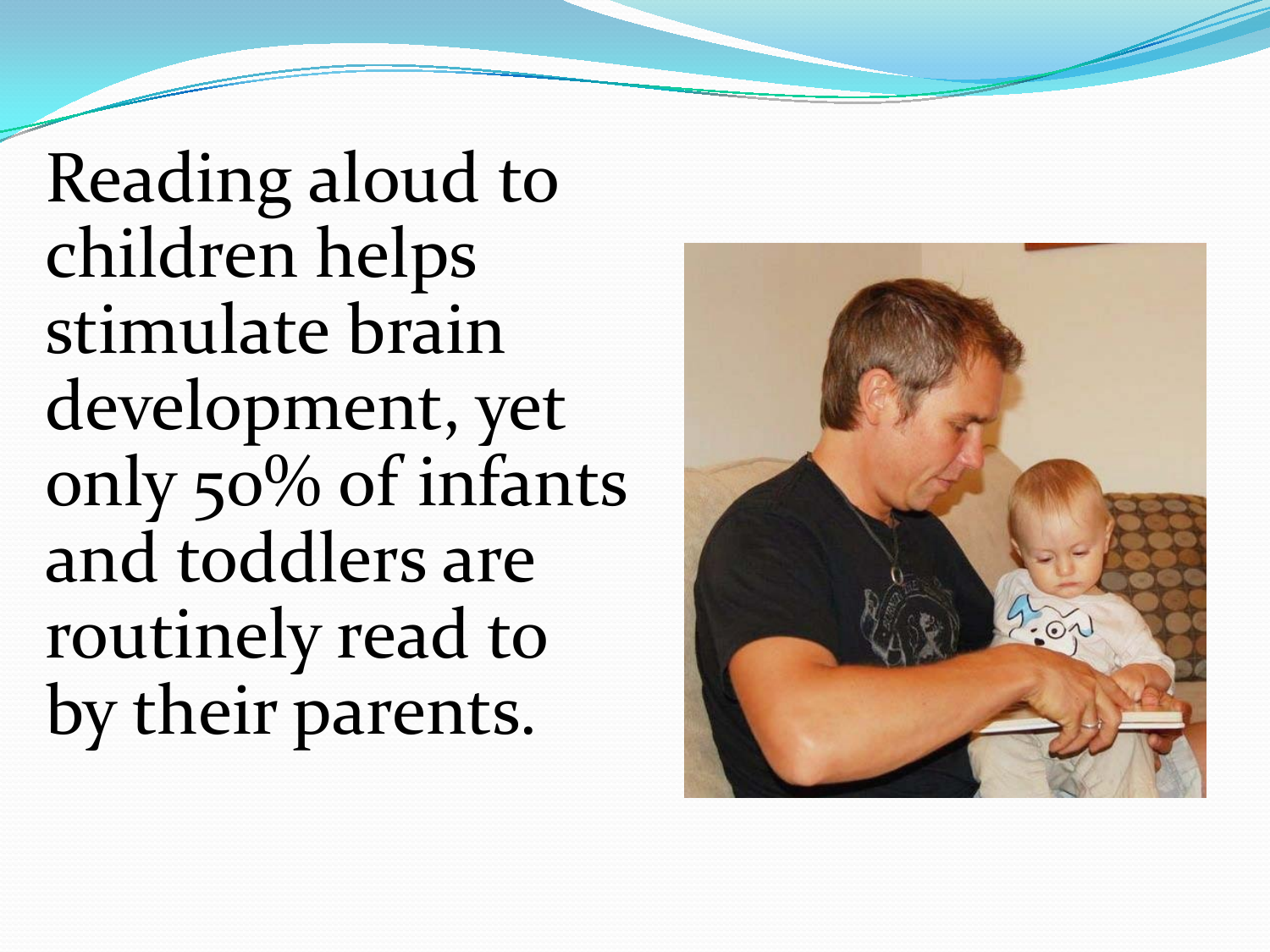By the time they are 3, children's brains have formed 1000 trillion connections between neurons.

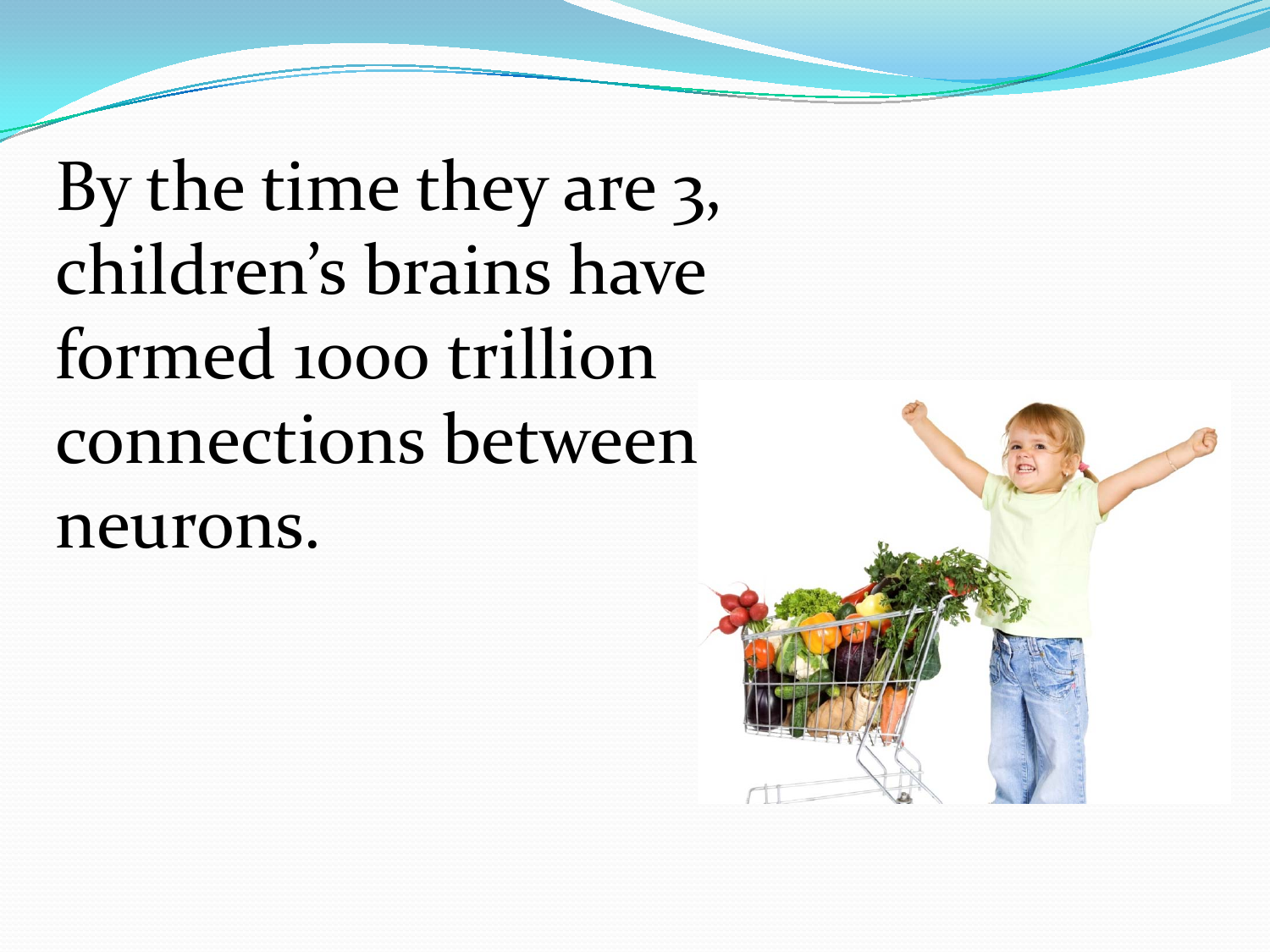"Floor time" with a child including talking, singing, reading, playing, and exploring objects and physical space are the best ways to stimulate brain development.